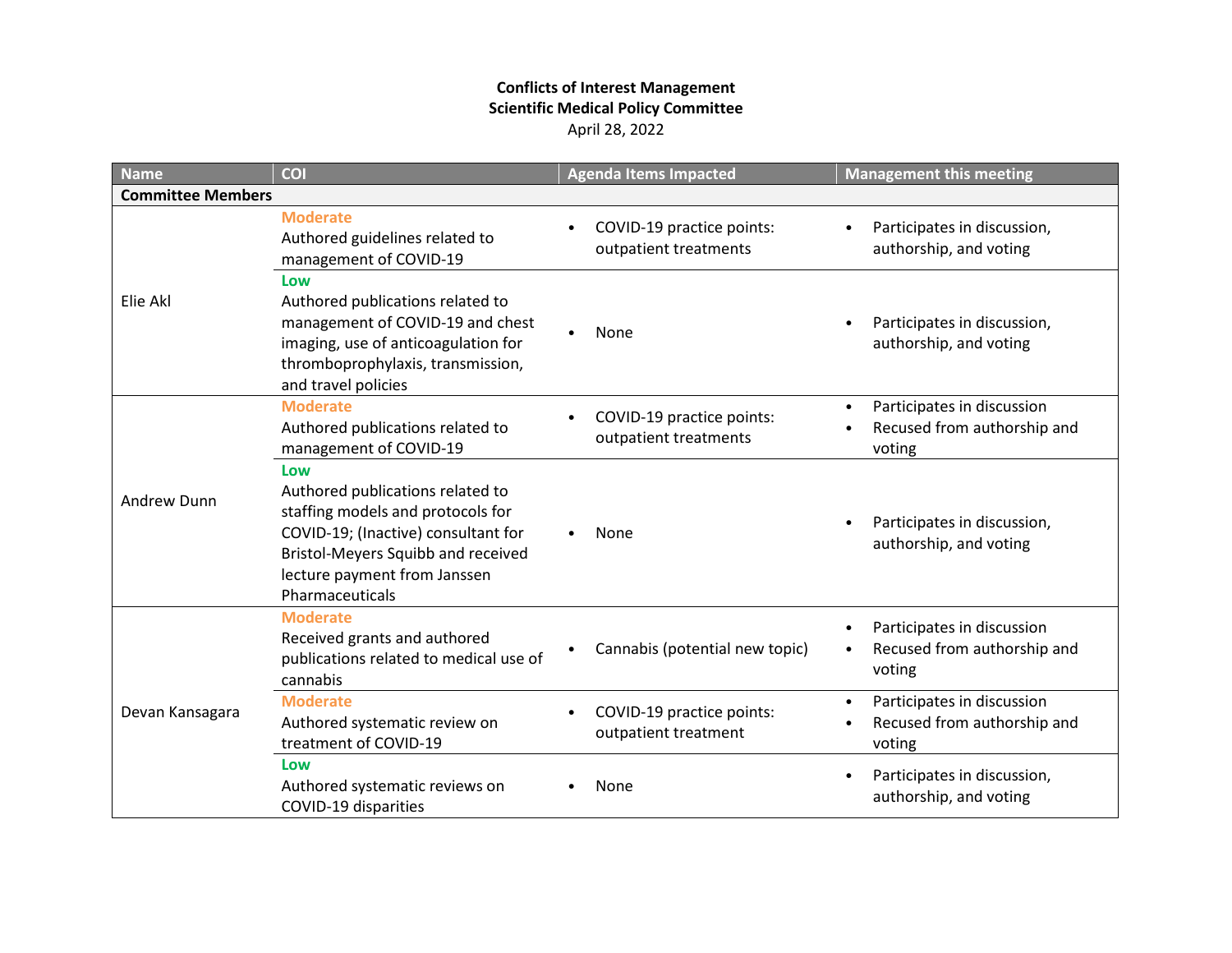## **Conflicts of Interest Management Scientific Medical Policy Committee**

April 28, 2022

| Adam Obley                                                       | <b>Moderate</b><br>Authored systematic review on<br>treatment of COVID-19                                                                                          |  | COVID-19 practice points:<br>outpatient treatment  | $\bullet$ | Participates in discussion<br>Recused from authorship and<br>voting |
|------------------------------------------------------------------|--------------------------------------------------------------------------------------------------------------------------------------------------------------------|--|----------------------------------------------------|-----------|---------------------------------------------------------------------|
| Maura Marcucci                                                   | <b>Moderate</b><br>Authored systematic reviews on<br>prophylaxis against and treatment of<br>COVID-19                                                              |  | COVID-19 practice points:<br>outpatient treatments | $\bullet$ | Participates in discussion<br>Recused from authorship and<br>voting |
|                                                                  | Low<br>Authored systematic review on blood<br>products and antibodies against<br>COVID-19. (Inactive) Household<br>member previously received grant<br>from Pfizer |  | None                                               | $\bullet$ | Participates in discussion,<br>authorship, and voting               |
| Mary Ann Forciea                                                 | <b>No COI identified</b>                                                                                                                                           |  | None                                               | $\bullet$ | Participates in discussion,<br>authorship, and voting               |
| Ray Haeme                                                        | <b>No COI identified</b>                                                                                                                                           |  | None                                               | $\bullet$ | Participates in discussion,<br>authorship, and voting               |
| Linda Humphrey                                                   | <b>No COI identified</b>                                                                                                                                           |  | None                                               | $\bullet$ | Participates in discussion,<br>authorship, and voting               |
| Janet Jokela                                                     | Low<br>Authored op-eds and various public<br>speaking engagements related to<br>COVID-19 transmission and immunity.                                                |  | None                                               | $\bullet$ | Participates in discussion,<br>authorship, and voting               |
| Rachael Lee                                                      | <b>No COI identified</b><br>Pending update of supplemental DOI.                                                                                                    |  | None                                               | $\bullet$ | Participates in discussion,<br>authorship, and voting               |
| <b>Matthew Miller</b>                                            | Low<br>(Inactive) Previously owned stock in<br><b>Exact Sciences Corp</b>                                                                                          |  | None                                               | $\bullet$ | Participates in discussion,<br>authorship, and voting               |
| Mark Tschanz                                                     | <b>No COI identified</b>                                                                                                                                           |  | None                                               | $\bullet$ | Participates in discussion,<br>authorship, and voting               |
| ACP Staff and Leadership (do not participate in committee votes) |                                                                                                                                                                    |  |                                                    |           |                                                                     |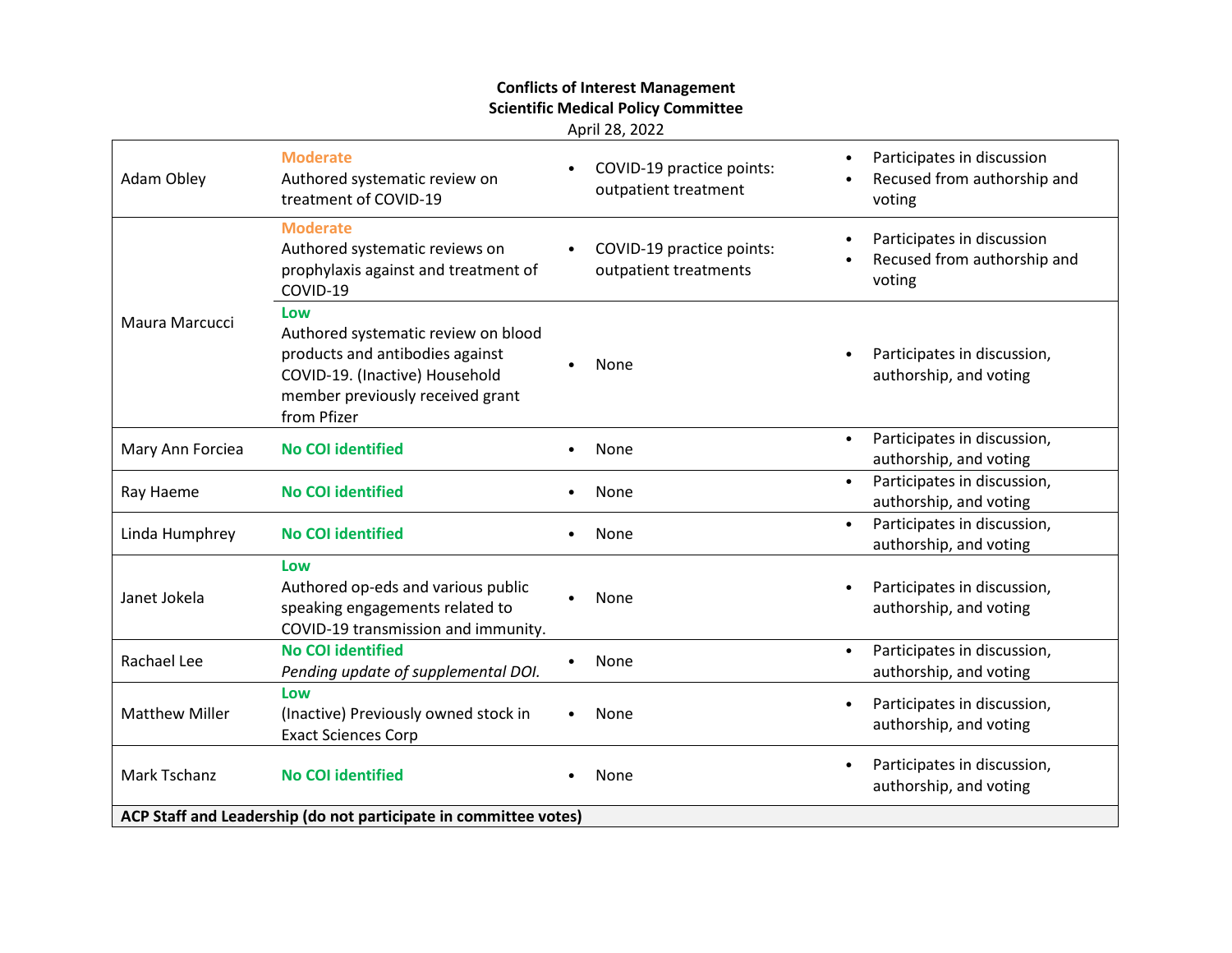## **Conflicts of Interest Management Scientific Medical Policy Committee**

April 28, 2022

| <b>Kate Carroll</b>              | <b>Moderate</b><br>Household member is employed by<br>The Beasley Firm, LLC (personal injury<br>and medical malpractice firm) | All SMPC manuscripts | Participates in discussion<br>Recused from authorship<br>Voting n/a                  |
|----------------------------------|-------------------------------------------------------------------------------------------------------------------------------|----------------------|--------------------------------------------------------------------------------------|
| Laura Baldwin                    | <b>No COI identified</b>                                                                                                      | None                 | Participates in discussion<br>$\bullet$<br>Authorship and voting n/a                 |
| Sue Bornstein                    | <b>No COI identified</b>                                                                                                      | None                 | Participates in discussion<br>Authorship and voting n/a                              |
| Wayne Bylsma                     | <b>No COI identified</b>                                                                                                      | None                 | Participates in discussion<br>$\bullet$<br>Authorship and voting n/a                 |
| Karen Campos                     | <b>No COI identified</b>                                                                                                      | None                 | Participates in discussion<br>$\bullet$<br>Authorship and voting n/a                 |
| <b>Allison Ewing</b>             | <b>No COI identified</b>                                                                                                      | None                 | Participates in discussion<br>$\bullet$<br>Authorship and voting n/a                 |
| Itziar Etxeandia-<br>Ikobaltzeta | <b>No COI identified</b>                                                                                                      | None                 | Participates in discussion<br>$\bullet$<br>Authorship and voting n/a                 |
| Andrew<br>Hachadorian            | <b>No COI identified</b>                                                                                                      | None                 | Participates in discussion<br>$\bullet$<br>Authorship and voting n/a                 |
| <b>Ryan Mire</b>                 | <b>No COI identified</b>                                                                                                      | None                 | Participates in discussion<br>Authorship and voting n/a                              |
| Darilyn Moyer                    | <b>No COI identified</b>                                                                                                      | None                 | Participates in discussion<br>Authorship and voting n/a                              |
| Amir Qaseem                      | <b>No COI identified</b>                                                                                                      | None                 | Participates in discussion and<br>$\bullet$<br>authorship<br>Voting n/a              |
| Tatyana Shamliyan                | <b>No COI identified</b>                                                                                                      | None                 | Participates in discussion and<br>$\bullet$<br>authorship<br>Voting n/a<br>$\bullet$ |
| <b>Yasmine Sust</b>              | <b>No COI identified</b>                                                                                                      | <b>TBD</b>           | Participates in discussion and<br>authorship<br>Voting n/a<br>$\bullet$              |